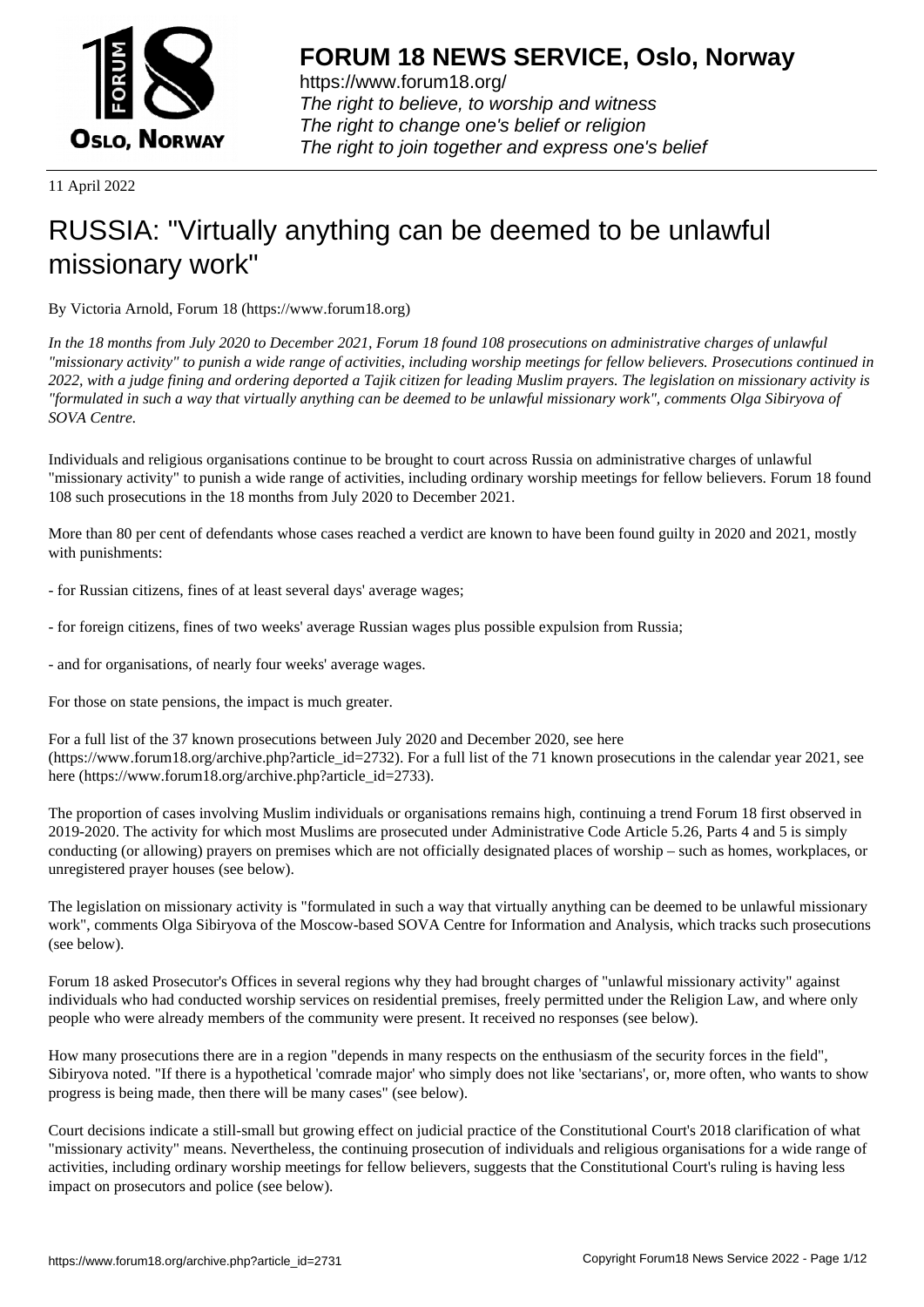According to available court records, 108 known prosecutions reached court between the start of July 2020 and the end of December 2021. Of these, 90 were brought under Administrative Code Article 5.26, Part 4 ("Russians conducting missionary activity") and 18 under Article 5.26, Part 5 ("Foreigners conducting missionary activity") (see below).

study of known court records from July 2020 to December 2021.

The 108 known prosecutions involved seven organisations and 101 individuals. The majority resulted in guilty verdicts and fines, with an initial conviction rate of 84.52 per cent (see below).

Three of the foreign citizens convicted under Part 5 were also ordered deported from Russia, but none was detained before departure (see below).

In terms of both case numbers and guilty verdicts, the 2020-21 period shows a decrease from 2019-20, when Forum 18 recorded 142 known prosecutions across the 18 months (https://www.forum18.org/archive.php?article\_id=2593) and a conviction rate of 91 per cent.

Prosecutors are also known to have brought 23 cases against individuals under Russia's "anti-missionary" laws in 2021 in Russian-occupied Crimea. All 22 individuals (one twice) were found guilty and fined (https://www.forum18.org/archive.php?article\_id=2720).

Such prosecutions have continued across Russia in 2022, as well as in Russian-occupied Crimea. In one case, a judge in Yaroslavl Region fined a Tajik citizen for leading Muslim prayers and ordered him deported (see below).

In its report on violations of religious freedom in 2020-21, the Moscow-based Rule of Law Institute noted that police and prosecutors "often see the presence of missionary activity in virtually any religious activity of citizens and religious associations". The report added: "Failure to understand the specifics of the activities of various religious associations often leads to erroneous legal qualification of offences, selective law enforcement and other problems."

Religious organisations also continue to face prosecution under Administrative Code Article 5.26, Part 3 ("Implementation of activities by a religious organisation without indicating its official full name, including the issuing or distribution, within the framework of missionary activity, of literature and printed, audio, and video material without a label bearing this name, or with an incomplete or deliberately false label") for not showing the complete forms of their officially registered names on literature, online, and most frequently on buildings.

Several individuals have challenged prosecutions under Administrative Code Article 5.26 at the European Court of Human Rights in Strasbourg. However, Russia's expulsion from the Council of Europe has set a time limit on how long individuals can continue to lodge such challenges (see below).

Jehovah's Witnesses were also frequently charged under Article 5.26, Part 4 until the Supreme Court's decision to liquidate their registered organisations as "extremist" and ban their activities nationwide came into force in July 2017.

Nearly six hundred people have since faced criminal prosecution for "continuing the activities of a banned extremist organisation" (Criminal Code Article 282.2), and many have received six-figure fines, suspended sentences, or prison terms. The only Jehovah's Witness to be found not guilty under Article 282.2 by a first-instance court (https://www.forum18.org/archive.php?article\_id=2698) - Dmitry Barmakin from Vladivostok - had his acquittal overturned on 8 April and will now undergo a re-trial (see forthcoming F18News article).

## Broadly defined "missionary activity"

On 6 July 2016, President Vladimir Putin signed amendments to the Religion Law imposing tight restrictions on the sharing of beliefs, including on where and by whom they may be shared. The amendments effectively ban broadly defined "missionary activity" by anyone without written permission from an officially recognised religious association, and apparently any activity performed by religious organisations not using their full legal names.

The amendments also prohibit "missionary activity" on residential premises, or by anyone who is a former member of an "extremist" religious organisation, and allow wide scope for arbitrary official actions.

The amendments were introduced as part of an "anti-terrorism" package (https://www.forum18.org/archive.php?article\_id=2246) proposed by United Russia Duma deputy Irina Yarovaya and Senator Viktor Ozerov. Protests against the changes were widespread.

A 2015 amendment to the Religion Law required all unregistered religious groups to notify the authorities (usually regional branches of the Justice Ministry) of their existence and activities (https://www.forum18.org/archive.php?article\_id=2246). This includes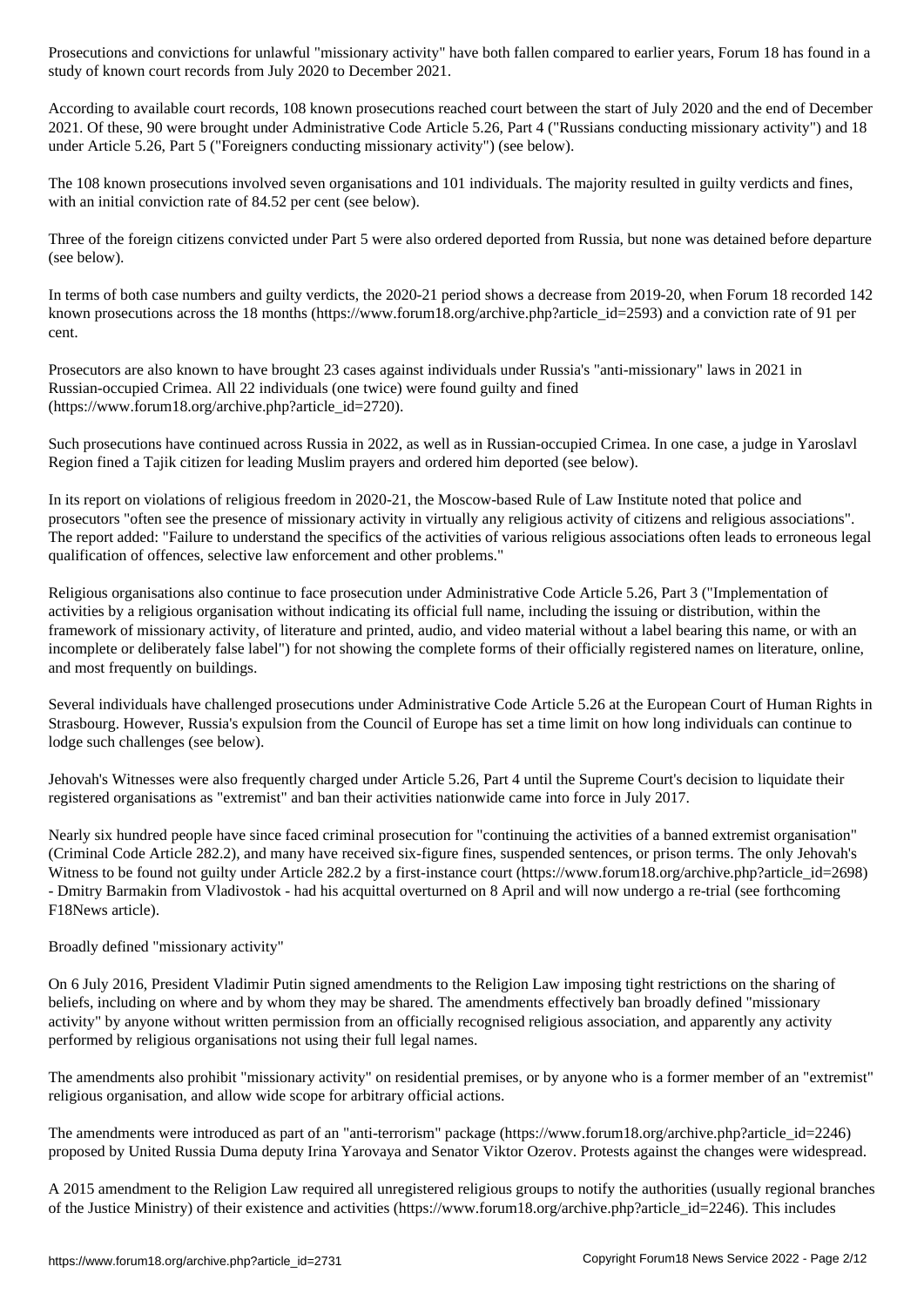required by anyone conducting missionary activity on behalf of a religious group includes "written confirmation of receipt and registration of the notification of the [group's] creation and commencement of activities" – the lack of such notification is therefore often taken as evidence of unlawful missionary activity", even if no group in fact exists.

This is despite the 15 October 2018 Constitutional Court ruling that failure to submit notification of the existence of a religious group does not in isolation constitute an offence under Article 5.26, Part 4 (see below).

Lawyers and human rights defenders continue to criticise the anti-missionary amendments. Lawyer Stanislav Seleznyov (Net Freedoms Project and Agora human rights group) told Caucasian Knot news website on 7 June 2021 that he has "doubts about the expediency of the existence of Article 5.26 in the legal system of a 21st century state. If we look at the standards of the [European Court of Human Rights], they provide for the admissibility of reasonable proselytism without calls for violence against representatives of other movements and confessions, and also atheists. The participation of the authorities in resolving religious contradictions is clearly excessive."

The Rule of Law Institute, in its 2 February 2022 report on religious freedom violations in 2020-21, argues that the specifics of freedom of conscience are "poorly taken into account by the current norms of Russian legislation". It added that this opens up "considerable scope for excessive, unreasonable, and often frankly anti-constitutional restrictions on the rights and freedoms of citizens".

The Institute also noted "the low level of legal and religious culture" of police and prosecutors, other state and municipal employees, magistrates and federal judges, as well as a significant part of society, "which only exacerbates the problem of implementing legislation on freedom of religion".

Punishments: Fines, possible expulsion from Russia

Individuals and legal entities who violate any of the July 2016 restrictions and requirements are subject to punishment under Administrative Code Article 5.26 (https://www.forum18.org/archive.php?article\_id=2246):

- Part 3 ("Implementation of activities by a religious organisation without indicating its official full name, including the issuing or distribution, within the framework of missionary activity, of literature and printed, audio, and video material without a label bearing this name, or with an incomplete or deliberately false label");

- Part 4 ("Russians conducting missionary activity");

- or Part 5 ("Foreigners conducting missionary activity"). These were all signed into law at the same time.

Under Part 4 ("Russians conducting missionary activity"), Russian citizens are liable for a fine of 5,000 to 50,000 Roubles. For organisations (legal entities), the fine stands at 100,000 to 1 million Roubles. Religious groups, while they may share their beliefs in limited circumstances, are not legal entities – their members are therefore subject to prosecution as individuals.

A fine of 50,000 Roubles represented nearly four weeks' average wages in 2021 for those in work or nearly 13 weeks' average state retirement pension.

Foreigners may be fined 30,000 to 50,000 Roubles for the same offence under Part 5 ("Foreigners conducting missionary activity"), with the possibility of expulsion from Russia.

Punishments under Part 3 ("Implementation of activities by a religious organisation without indicating its official full name, including the issuing or distribution, within the framework of missionary activity, of literature and printed, audio, and video material without a label bearing this name, or with an incomplete or deliberately false label") are a fine of 30,000 to 50,000 Roubles and possible confiscation of any materials.

Prosecution under Article 5.26, Part 4 may have further consequences for religious communities. As the Rule of Law Institute commented in its 2 February report, legal costs in such cases are "the money of the parishioners, which could be directed to social and charitable projects, the construction and creation of communities and prayer houses, [and] the development and strengthening of interfaith peace and harmony".

Instead, the report noted, believers and religious organisations "expend enormous efforts and funds on upholding the basic rights and freedoms enshrined in articles of the Constitution of the Russian Federation, federal laws, and international law". The report added that this "only undermines the confidence of some citizens" in police, prosecutors, courts and local officials.

Punishments: Threats to liquidate religious community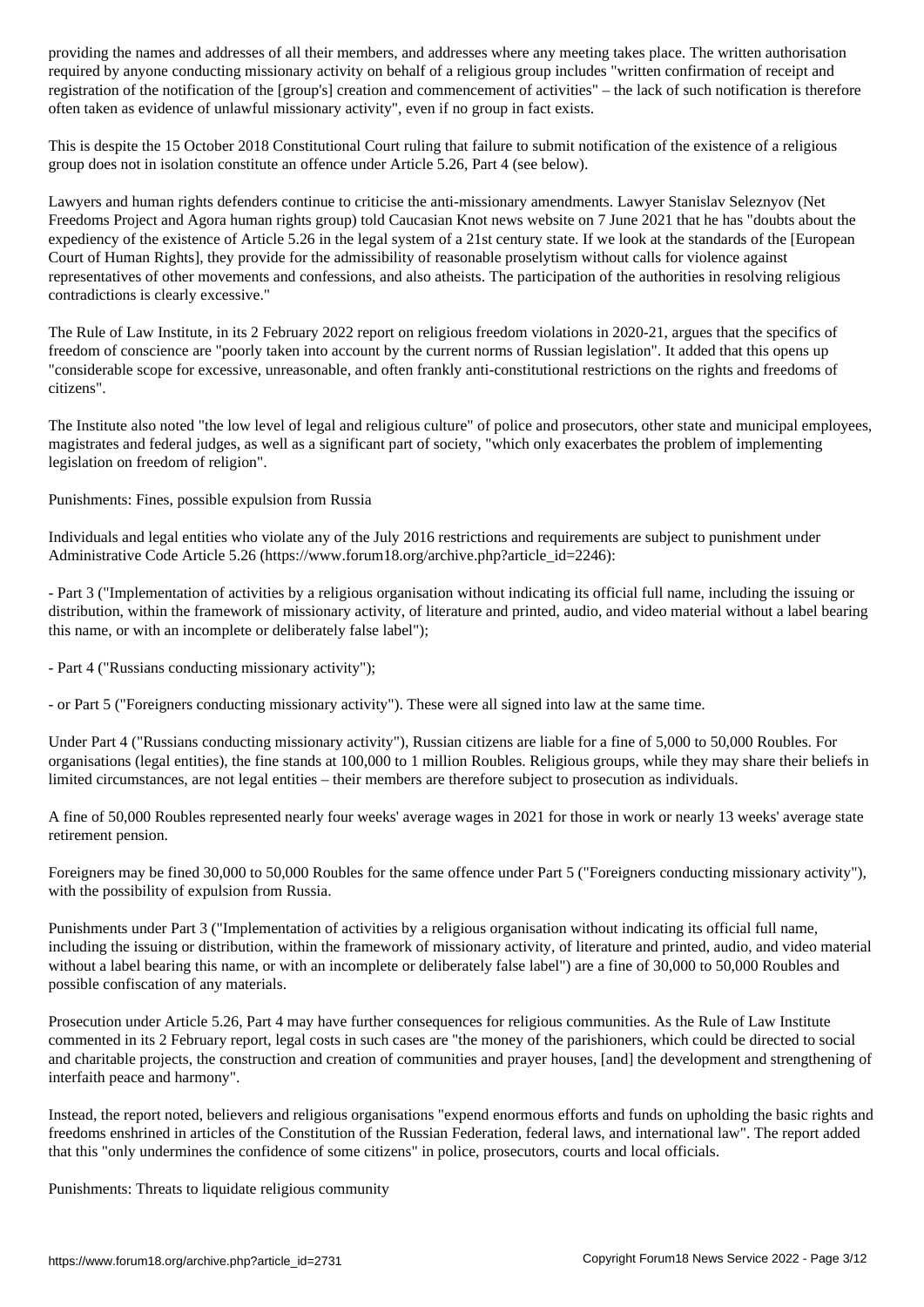branches may use it in conjunction with other legal violations – or may use repeat convictions – as evidence in requesting the liquidation of a registered religious organisation or the suspension of a religious group.

Forum 18 found three examples of this between July 2020 and December 2021:

– Barakyat Local Muslim Religious Organisation, ordered liquidated by Ulyanovsk Regional Court on 7 April 2021;

– Good News Mission Pentecostal Church, Izhevsk, ordered liquidated by the Supreme Court of the Udmurt Republic on 16 July 2020;

– Anapa Council of Churches Baptist Church (religious group), the activities of which were suspended by Anapa City Court on 4 February 2021.

Punishments: Pressure on religious leaders

Article 5.26, Part 4 may also be used, among other measures, as an instrument of pressure against individual clergy of whose opinions or activities state authorities disapprove.

Mufti Isa Baumatgireyevich Khamkhoyev (Mufti of Ingushetiya 2004-2019) has clashed several times with the authorities in the Republic of Ingushetiya in the North Caucasus over his refusal to allow Salafi mosques to join the Muftiate, and his support for Ingush protesters punished for their opposition in 2018 and 2019 to an exchange of land on the border between Ingushetiya and the Republic of Chechnya. Republic head Yunus-bek Yevkurov tried and failed to have the Muftiate liquidated in 2016-17; the Muftiate excommunicated Yevkurov from the Muslim community in 2018.

On 27 May 2021, a Judge fined Mufti Khamkhoyev 5,000 Roubles under Article 5.26, Part 4 for giving a sermon in a mosque and uploading a video of it to Instagram. Because the Muftiate (the Spiritual Centre of Muslims of the Republic of Ingushetiya) had been dissolved by court order in January 2020, prosecutors deemed this to be "missionary activity" on behalf of a liquidated organisation, which is prohibited by the Religion Law.

Khamkoyev's lawyer Magomed-Bazir Ozdoyev said that charges of "missionary activity" should never have been used against his client. He is "a citizen of the Russian Federation preaching Islam .. in a mosque in the city of Sunzha," he told Caucasian Knot. "To say that he called people to [follow] another religion is simply unimaginable."

Separately, another Judge fined Mufti Khamkhoyev twice under Administrative Code Article 20.2, Part 1 ("Violation of the established procedure for organising or conducting a gathering, meeting, demonstration, procession or picket") – on 20 January 2021, for a demonstration demanding lesser sentences for the border protesters, and on 28 April 2021, for calling Muftiate elections without informing the authorities.

These prosecutions had "political overtones", Stanislav Kulov of the Rule of Law Institute commented to Caucasian Knot news website on 7 June 2021. Olga Sibiryova of the Moscow-based SOVA Centre added that "if this is a socially active mufti, if he supported protesters, and [the authorities] need to put pressure on him in some way .. from the law enforcement point of view, it would be a sin not to use such a convenient Article – for illegal missionary work".

Statistics: July 2020 to December 2021

In an analysis of available court records, Forum 18 found a total of 108 prosecutions brought to court under Administrative Code Article 5.26, Part 4 and Part 5 in the last six months of 2020 and the calendar year 2021.

It is unknown how many other individuals and organisations may have faced charges, as cases against Russian citizens and legal entities (which comprise the vast majority) are heard in magistrates' courts, of which there are more the 7,000 across the country. Establishing accurate figures is also difficult if religious communities or their members do not themselves make prosecutions known.

The 108 prosecutions found by Forum 18 involved seven organisations and 101 individuals (a few charged more than once for different incidents). Twelve women and 86 men are known to have been brought to court, as well as three people whose gender is unknown.

Of the seven legal entities taken to court in this 18-month period, four were religious organisations (all Muslim), two cultural-educational centres (one Jewish, one Muslim), and one a manufacturing company which provided a Muslim prayer room for employees.

A number of cases appear to be based on surveillance by the FSB security service, which then informs prosecutors or police, who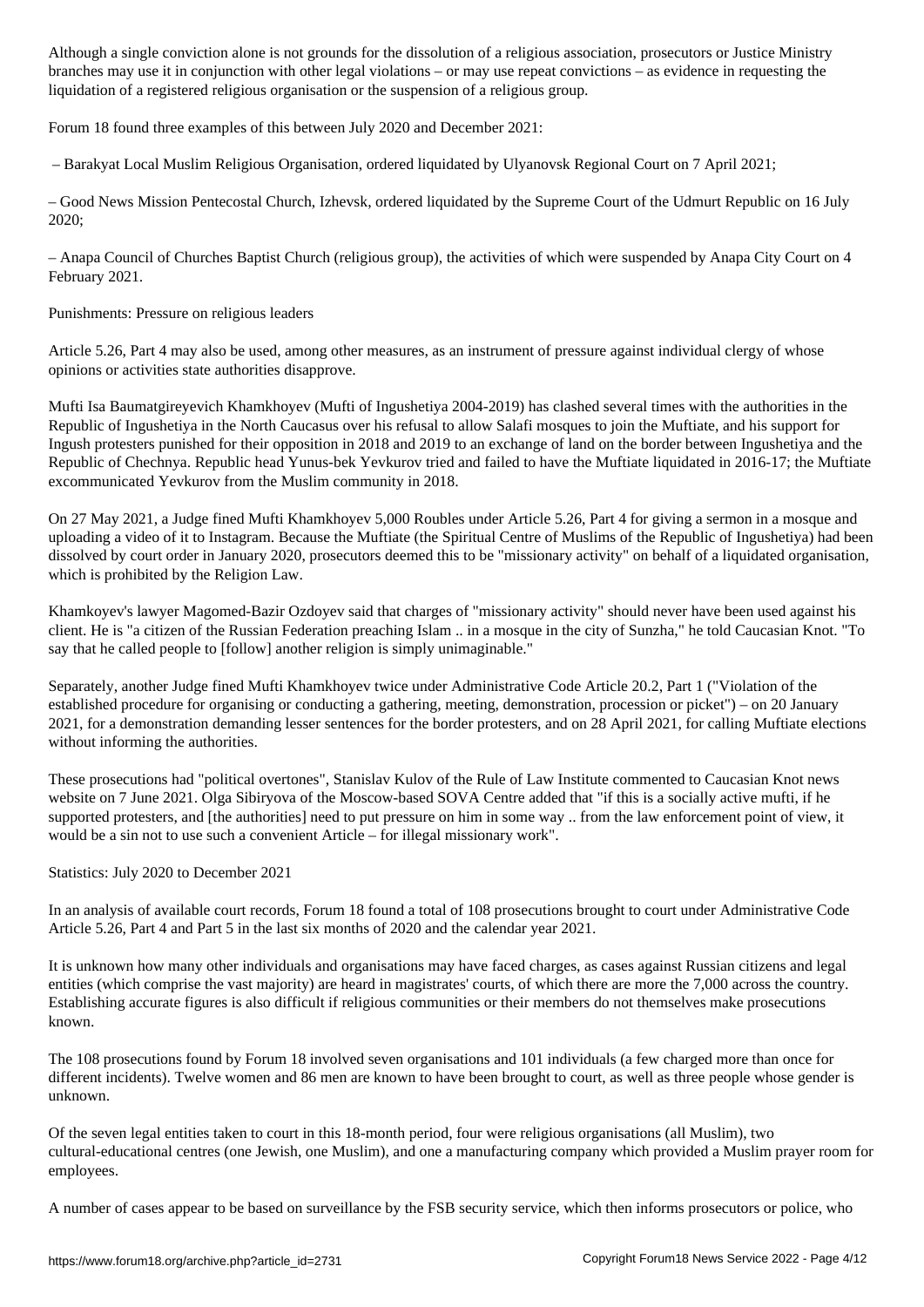"inspections of compliance with the requirements" of the Religion Law and Extremism Law, or are triggered by calls to police or prosecutors from members of the public.

In the last six months of 2020, there were:

– 34 known prosecutions under Part 4 (3 of organisations, 31 of individuals);

– 3 known prosecutions under Part 5.

In 2021, there were:

– 56 known prosecutions under Part 4 (4 of organisations, 52 of individuals);

– 15 known prosecutions under Part 5.

Prosecutions and convictions down?

These figures of known prosecutions appear to represent a marked decrease over time. Forum 18 found in each calendar year:

- in 2018, 105 known prosecutions (90 under Part 4, 15 under Part 5);

- in 2019, 100 known prosecutions (85 under Part 4, 15 under Part 5);

- in 2020, 79 known prosecutions (72 under Part 4, 7 under Part 5);

- in 2021, 71 known prosecutions (56 under Part 4, 15 under Part 5).

The conviction rate based on available records has also fallen. Between July 2020 and December 2021, first-instance courts convicted a total of 71 defendants and acquitted 13, and sent a further 20 cases back to police or prosecutors. Three cases were dismissed because they reached court after the permitted time period for prosecutions had passed (judges must examine an administrative offence within three months), and one case was closed for unknown reasons.

This gives an initial conviction rate between July 2020 and December 2021 of 84.52 per cent for cases that reached a verdict, and 68.52 per cent overall. In the preceding 18 months, from January 2019 to June 2020, the conviction rate was 90.86 per cent for cases which reached a verdict (https://www.forum18.org/archive.php?article\_id=2593); in 2018, this figure was 90 per cent (https://www.forum18.org/archive.php?article\_id=2474); and in 2016-17, 82 per cent (https://www.forum18.org/archive.php?article\_id=2305).

It is impossible to give complete statistics because of the number of magistrates' courts, the lack of a means of searching all their records simultaneously, and the fact that not all such records are kept up to date.

Russia's Supreme Court publishes figures for Administrative Code Article 5.26 as a whole, which do show a decrease in cases (for example, from 201 in the first half of 2020 to 153 in the first half of 2021). The figures for the various Parts are not disaggregated, however, and therefore include prosecutions under Part 3 (which was introduced as part of the 2016 "anti-missionary" amendment but specifically punishes failure to display a religious organisation's official full name), and Parts 1 and 2, (which respectively punish "Obstructing the exercise of the right to freedom of conscience and religion" and "Deliberate public desecration" of religious objects and symbols).

Possible reasons for the drop in prosecutions and convictions include the effects of the coronavirus pandemic and increasing knowledge among religious communities and their lawyers of how to avoid prosecution and put forward a defence in court. It also appears that more judges are abiding by the Constitutional Court's March 2018 statement/ruling which clarified the definition of missionary activity (see below).

Prosecutions continue in 2022

Police and prosecutors have continued to initiate cases under Article 5.26 Parts 4 and 5 in 2022:

 - on 11 January 2022, Adler District Magistrate's Court (Krasnodar Region) fined Council of Churches Baptist presbyter Vladimir Kharchenko 5,000 Roubles for holding services in his community's prayer house and allegedly giving visitors religious literature;

 - on 16 February 2022, a judge at Tutayev City Court (Yaroslavl Region) fined Tajik citizen Umedzhon Tozhev 30,000 Roubles and ordered him deported from Russia for leading Muslim prayers and giving a sermon "without being a leader, a member of a collegiate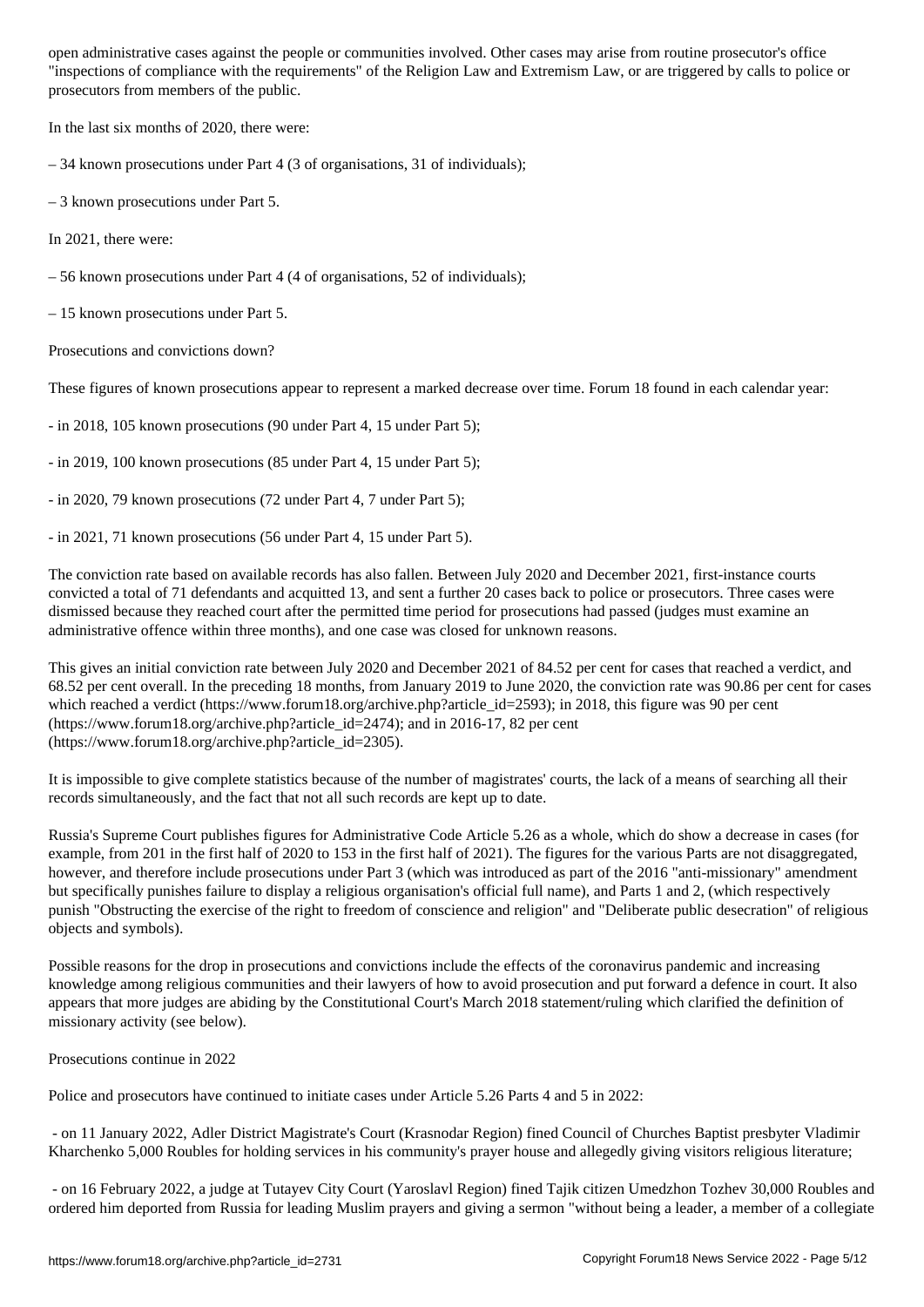and confirming [his] authority to carry out missionary activities on [its] behalf".

"We have simply adapted"

Council of Churches Baptists, who have often faced prosecution linked to their choice not to seek legal status for their religious communities, have noted fewer cases being brought against them, but "it is not known what has influenced this", their Intercession Department commented to Forum 18 on 4 March. It added that prosecutions have not affected their churches' ministry: "[Ministers] preach as they have always preached. Services are held as they have always been. On the contrary, during the pandemic, people have become more receptive to the word of God."

"For us the situation has improved," Society for Krishna Consciousness lawyer Mikhail Frolov told Forum 18 on 2 March. "It's clear from the figures. In the last year there have been seven cases and we have won all seven. We have simply adapted to law enforcement practice." Nevertheless, he added that "in general, such cases are very difficult to win".

Lawyer Sergey Chugunov of the Slavic Centre for Law and Justice also agrees that there are fewer cases, "but it's hard to pinpoint a single reason". The pandemic, the fact that "religious organisations are learning to live in these conditions", and the work of lawyers may all be contributing factors, he commented to Forum 18 on 10 March.

The Rule of Law Institute, however, believes that the pandemic has had little effect. "Despite the decrease in the total number of believers held accountable," it noted in its 2020-21 report on religious freedom violations, "unscrupulous law enforcement officers continue to use the amendments."

Olga Sibiryova of the SOVA Centre for Information and Analysis also noted that cases have been decreasing, referring to the Supreme Court's figures. "Pandemic-related restrictions may have had some effect on the intensity of prosecutions for 'unlawful' missionary activity, but they certainly were not the only reason for the decline in cases," she commented to Forum 18 on 7 March.

Sibiryova said they had noted a downward trend even before the pandemic. "The increased legal literacy of religious organisations has played an important role: believers have learned how to defend themselves, including in court, and how to take measures not to be prosecuted under this Article."

Sibiryova added that police and prosecutors seem to have found "more effective instruments of pressure on religious organisations", such as Criminal Code Article 239 ("Creation of a religious or public association whose activities involve violence against citizens or other harm to their health, as well as the leadership of such an association"). She says they have therefore begun to resort less frequently to Administrative Code Article 5.26.

Fines, expulsions from Russia

All those known to have been initially convicted under Administrative Code Article 5.26, Part 4 or Part 5 in 2020-2021 were fined. Most Russian citizens received fines of 5,000 Roubles (the minimum punishment available). There was one fine of 6,000 Roubles, three of 7,000 Roubles (one for a repeat offence within one year), two of 10,000 Roubles, one of 15,000 Roubles (details unknown), one of 20,000 Roubles, one of 25,000 Roubles (the last two of the same individual for a repeat offence within one year), and one of 35,000 Roubles.

According to Administrative Code Article 4.6, "a person who has been sentenced to an administrative penalty for committing an administrative offence is considered to have been subjected to this penalty from the date the decision on the imposition of an administrative penalty comes into force until the expiration of one year from the day the fulfilment of this decision ends".

Of the seven organisations charged under Part 4, three received fines of 50,000 Roubles and one of 100,000 Roubles (the formal minimum), while the other three cases were sent back and not resubmitted.

Of the 18 prosecutions of foreigners under Part 5, nine resulted in the minimum fine of 30,000 Roubles and four in acquittal, while the case against five others (all charged in connection with the same incident) was sent back and not resubmitted.

Three of these foreigners were also sentenced to deportation from Russia ("administrative expulsion", adminstrativnoye vydvoreniye – under Russian law, this is technically different from deportatsiya, as it is punishment for an administrative offence imposed by a court ruling, while deportatsiya is decided on by the migration authorities or the FSB border service). They were not held in a migration detention centre, but permitted to make their own way out of the country ("monitored independent departure").

Prosecutions under Part 5 involved two Kyrgyz citizens, two Azerbaijanis, one Uzbek, one Ukrainian, one Belarusian, one US citizen, and one German. The nationalities of the other nine defendants are unknown. Twelve defendants were Muslim, three Baptist, one other Protestant, and two of unknown religious affiliation.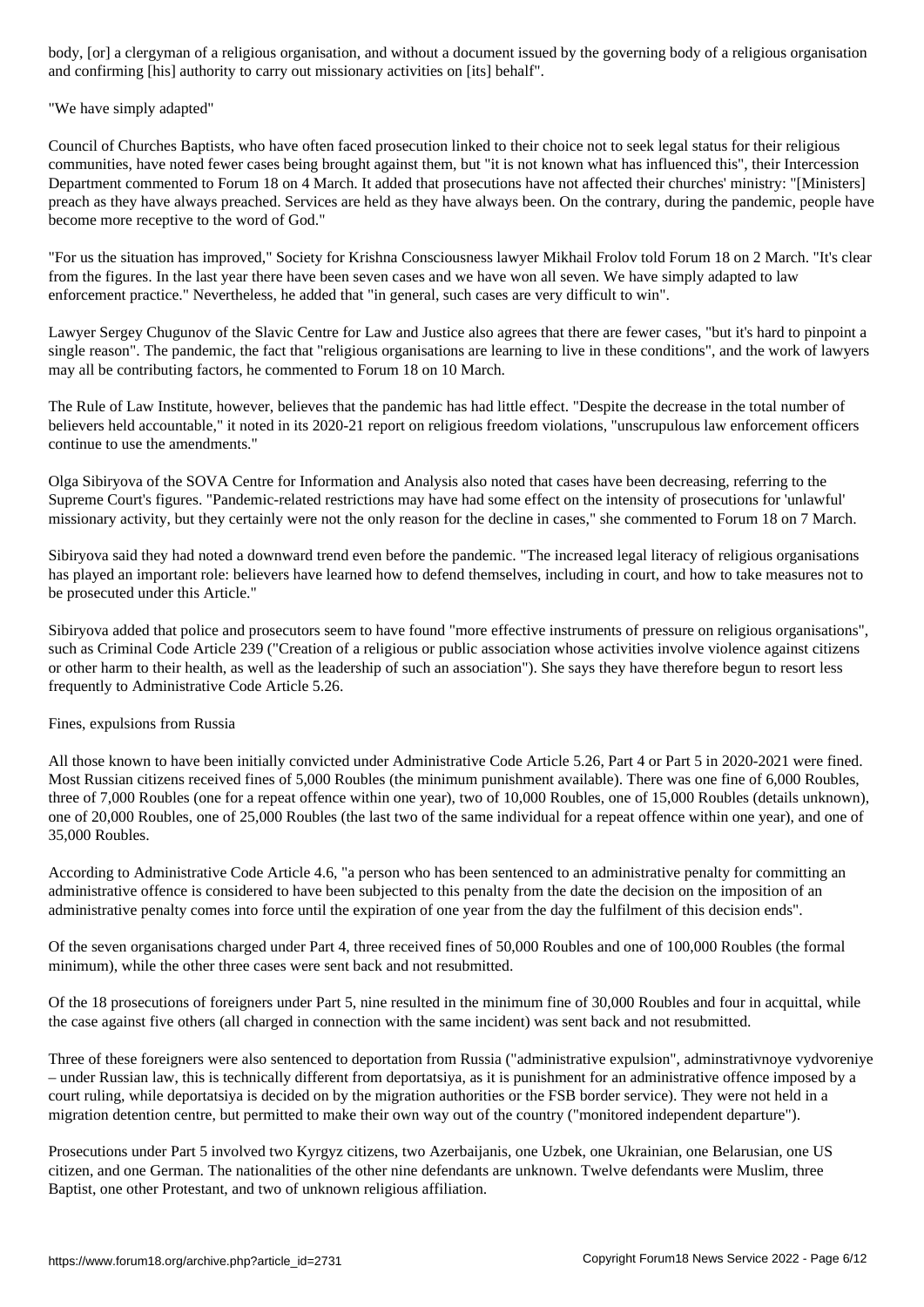Defendants submitted initial appeals in 29 cases (mostly to district/city courts within ten days of the original verdict, in one cases to a cassational court after the original ruling came into force). All but one of these appeals challenged convictions – one (by a Society for Krishna Consciousness adherent) was an attempt to prove the defendant's innocence after the statute of limitations had expired and his case was dismissed.

Of these initial appeals, 17 were unsuccessful and 10 were successful. The outcome of two appeals remains unknown. Three defendants challenged their unsuccessful appeal rulings in the cassational courts; two were unsuccessful, while the third had his case sent back for re-examination at the appeal level, where the original guilty verdict was again upheld.

Police and prosecutors lodged only four initial appeals, none of which was successful.

These figures appear to show an improved success rate for defence appeals. Between January 2019 and June 2020, out of 65 appeal, 50 were unsuccessful and only 13 successful. Out of the 10 successful appeals in 2020-21, however, in only four cases did judges conclude that no offence had been committed. Another guilty verdict was overturned because the judges decided that the circumstances of the offence were unproven. Four appeals were successful because the statute of limitations was found to have expired (the details of the tenth appeal are unknown).

Religious profile – Muslims remain most prosecuted group

There continues to be a wide range of religious backgrounds represented in cases brought under Administrative Code Article 5.26, Parts 4 and 5, but Muslims form a strong plurality. Muslims overtook Protestants in 2019-2020 as most frequently prosecuted community, and this trend has continued in 2020-2021.

Known prosecutions between July 2020 and December 2021 involved individuals or organisations belonging to the following religious communities:

Muslim – 45 (15 in the second half of 2020, 30 in 2021);

Baptist (Council of Churches, Baptist Union, US Southern Baptist, independent/unknown) – 15 (6 in 2020, 9 in 2021);

Other Protestant (including Pentecostals) – 12 (4 in 2020, 8 in 2021);

Society for Krishna Consciousness (Hare Krishna) – 9 (4 in 2020, 5 in 2021);

Seventh-day Adventist  $-4$  (0 in 2020, 4 in 2021);

Jewish – 2 (0 in 2020, 2 in 2021);

Hindu – 2 (0 in 2020, 2 in 2021);

Falun Gong  $-1$ ;

Russian Orthodox Autonomous Church – 1;

Christian of unknown denomination (including one possible Russian Orthodox-Moscow Patriarchate believer) – 5;

Unknown affiliation – 11

No affiliation (commercial entity)  $-1$ 

There were 62 known Muslim-related prosecutions in 2019-20 (https://www.forum18.org/archive.php?article\_id=2593), up from only 14 in 2018. The reasons for the increase remain unclear.

Muslims appear to suffer particularly from the continued tendency of police and prosecutors to discern a "missionary" element even in ordinary gatherings for worship involving only fellow believers.

According to available court records, police and prosecutors initiated 27 of the 45 Muslim-related prosecutions in 2020-21 (18 under Part 4, nine under Part 5) simply for meeting to pray – either without documents authorising missionary activity or without having submitted notification of the existence of a religious group. These 27 cases involved meeting for prayer:

- in a mosque or prayer house (10 cases)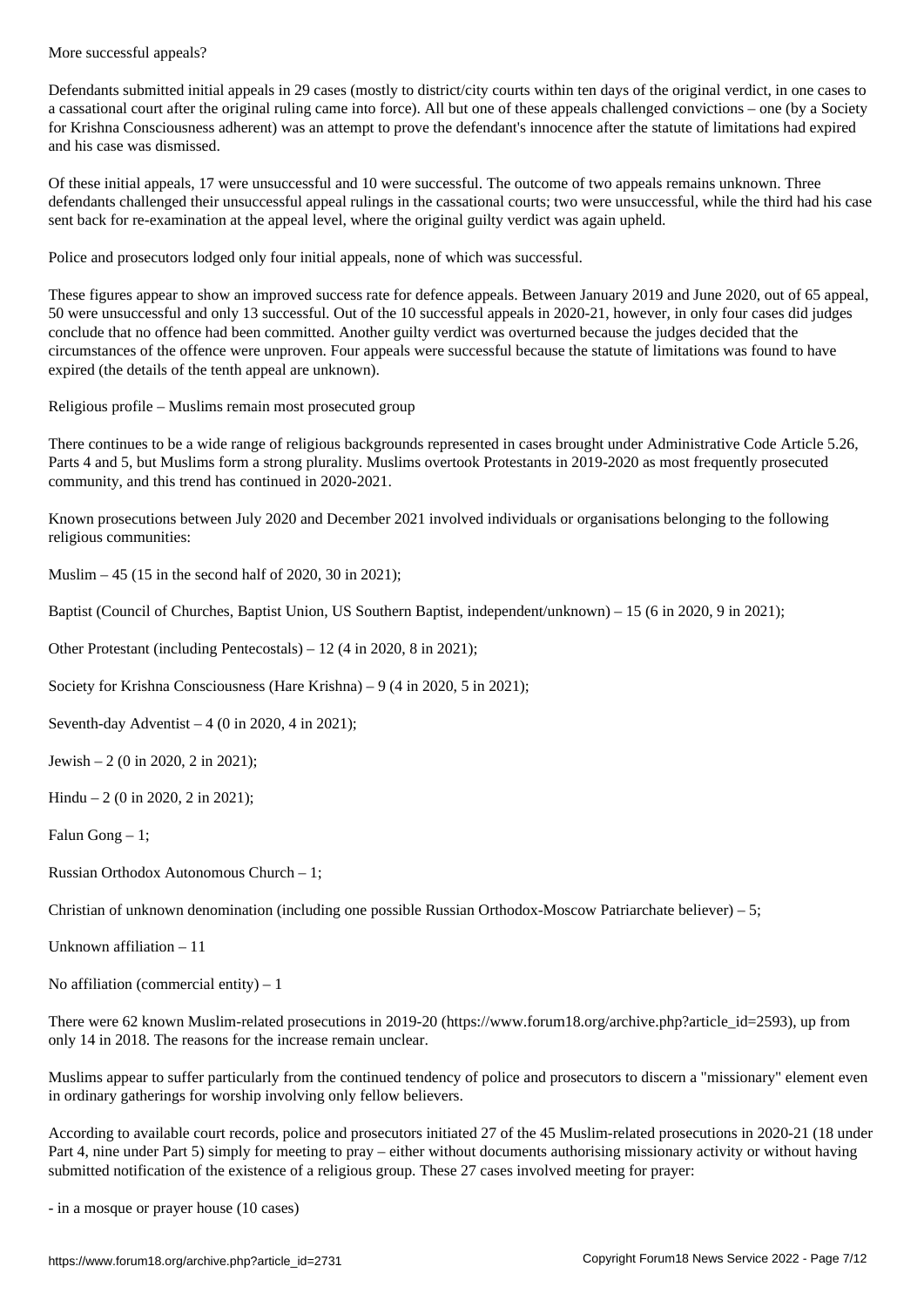- on  $\mathbf{I}$  because (9 cases); (9 cases); (9 cases); (9 cases); (9 cases); (9 cases); (9 cases); (9 cases); (9 cases); (9 cases); (9 cases); (9 cases); (9 cases); (9 cases); (9 cases); (9 cases); (9 cases); (9 cases); (

- in a workplace (7 cases);

- or online (1 case).

Eight other Muslim-related prosecutions were based on teaching activity, and two on the distribution of literature (by the same person), while the origins of a further eight remain unknown.

Geographical spread

Thirty-seven of Russia's 83 federal subjects saw at least one prosecution under Article 5.26, Part 4 or 5 between July 2020 and December 2021, not counting Russian-annexed Crimea and Sevastopol.

The highest numbers of known prosecutions across the whole 18-month period were in: Krasnodar Region (9), Rostov Region (7), Dagestan Republic (7), Moscow City (7), Adygeya Republic (6), Chelyabinsk Region (6), and Kemerovo Region (6).

The Dagestan prosecutions were derived from two investigations, one involving five Muslims who gave lessons in Arabic grammar and the Koran, the other involving two Muslims charged with carrying out "missionary activity" unspecified in the court verdict. The high Moscow figure likewise comes from only two investigations.

Krasnodar, Rostov, and Chelyabinsk Regions also saw high numbers of prosecutions between January 2019 and June 2020.

How many prosecutions there are in a region "depends in many respects on the enthusiasm of the security forces in the field", Olga Sibiryova of the SOVA Centre commented to Forum 18 on 9 March. "If there is a hypothetical 'comrade major' who simply does not like 'sectarians', or, more often, who wants to show progress is being made, then there will be many cases."

Growing impact of March 2018 definition in courts ..

On 13 March 2018, the Constitutional Court issued an interpretation of some of the legal norms in the "anti-missionary" legislation (https://www.forum18.org/archive.php?article\_id=2377). "A defining feature [sistemoobrazuyushchy priznak] of missionary activity", it declared, "is the dissemination, by citizens and their associations, of information about a specific religious belief among persons who, not being its followers, are involved in their number, including as participants in specific religious associations".

Distributing information – for example, about meetings for worship, ceremonies, or events – therefore "falls under the definition of missionary activity as such, only if it contains the said defining feature".

The Constitutional Court concluded that establishing whether missionary activity has been carried out requires "the identification of all the signs of missionary activity specified in [the Religion Law]". If any is absent, the religious activity "cannot qualify as missionary activity in the sense of the [Religion Law], and therefore, even if it is committed in violation of the requirements of the [Religion Law], it does not constitute an offence as stipulated in Administrative Code Article 5.26, Part 4".

This now appears to be having a growing impact on prosecutions under Article 5.26, Parts 4 and 5.

Forum 18 found 20 explicit mentions of it in written verdicts (first instance and appeal) between July 2020 and December 2021, as well as six verdicts in which its principles were clearly taken into account (out of 81 prosecutions for which case details were available).

In seven of these cases, judges still found the defendants guilty, but ten individuals were acquitted in first-instance courts and three more on appeal. Judges also sent six cases back to police or prosecutors on the same grounds.

On 7 August 2020, Bezhitsky District Court in Bryansk acquitted Firuz Ilkhomkhudzhayevich Aluyev, a Muslim student of unknown citizenship, whom police had charged with performing Friday prayers with five fellow students in their university hostel, "not having the proper education and not belonging to a religious organisation".

Referring to the March 2018 Constitutional Court ruling, the judge noted that police had presented no evidence that Aluyev had disseminated information about his beliefs among people who were not adherents of those beliefs, and that "In itself, the collective reading of prayers and the conducting of religious rites without the presence of the defining feature of missionary activity does not constitute an offence" under Article 5.26, Part 5.

Uzlovaya City Court (Tula Region) acquitted two Seventh-day Adventists - Zhanna Albertovna Kuzina and Sergey Vladimirovich Rudnev – on appeal on 1 April 2021, citing the March 2018 Constitutional Court definition. Kuzina and Rudnev had received 5,000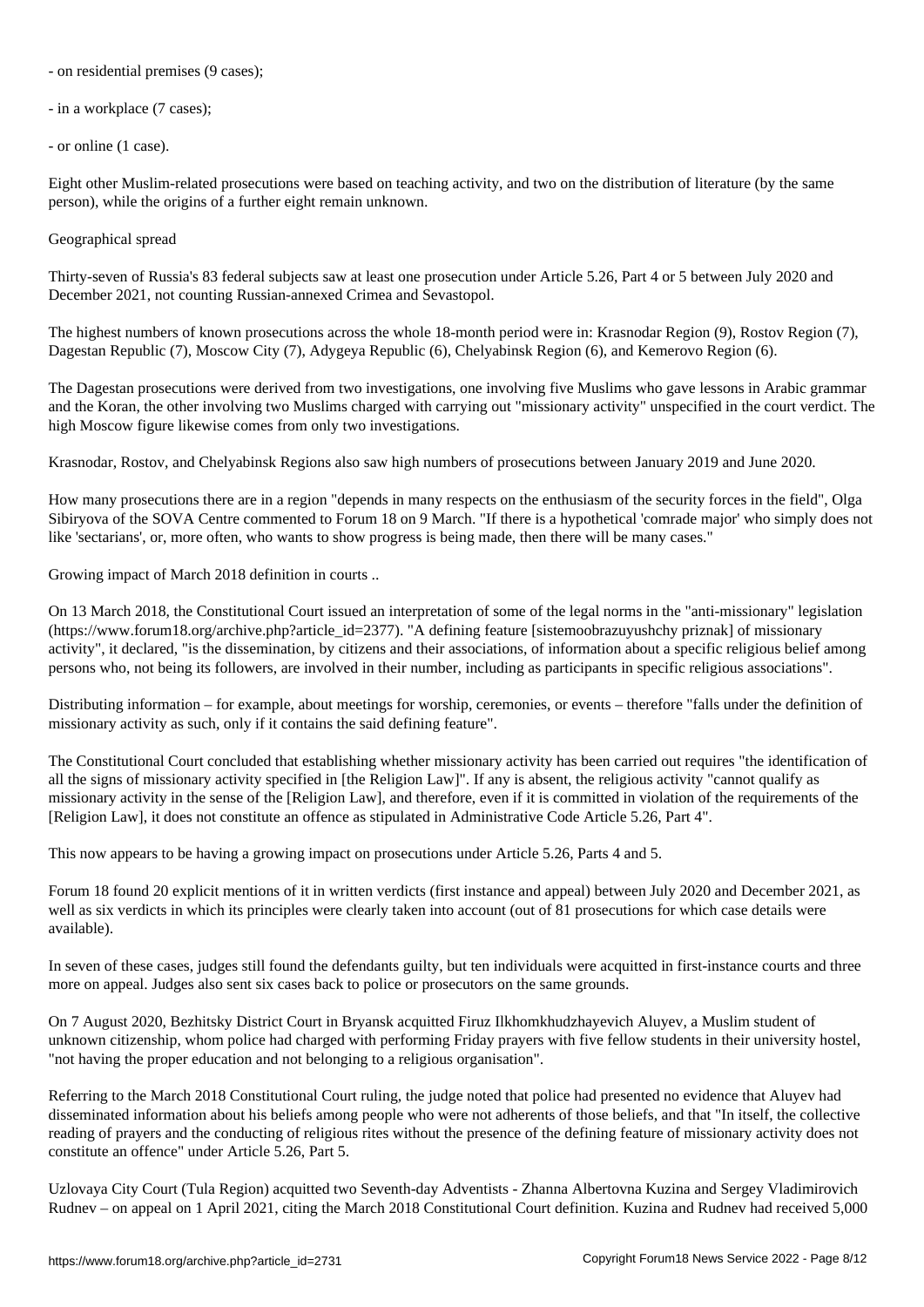to the right to the right to hold the right to hold this religious event  $\omega$  , define submitting statements the defence submitting statements of  $\omega$ from the congregation that they were all members of the church, and documents showing the church's ownership of the building.

The appeal judge accepted the statement of Oleg Goncharov – a Seventh-day Adventist Church representative and Secretary General of the Russian Association for the Defence of Religious Freedom – that video footage of the event showed that it was "an ordinary service for believers in their own prayer house, and nobody was there who did not belong to the church community".

The appeal ruling "restored legality and justice", Goncharov said in remarks for the Moscow-based Slavic Centre for Law and Justice on 19 April 2021. "This legal decision is another confirmation that the services that believers hold on their own premises and in accordance with their beliefs cannot be considered missionary activity, and the people conducting them are not required to provide any permits."

Goncharov added that another important result of this case "is the strengthening of confidence in the Russian judicial system, which, with the proper work of defence lawyers, allows believers to defend their legal rights to freedom of religion in court and restore justice that was violated solely because of low qualifications in the field of religious knowledge among police officers and a specific magistrate."

Between January 2019 and June 2020, Forum 18 found 13 verdicts in which the Constitutional Court definition was mentioned or acknowledged (four convictions, eight acquittals, one case sent back), out of 121 prosecutions for which case details were available). In 2018, this ruling was acknowledged in seven cases.

The Constitutional Court has issued two further statements on Article 5.26, Part 4:

 – on 15 October 2018, that failure to submit notification of the existence of a religious group does not in isolation constitute an offence under Part 4, and courts should take into account all the circumstances to ascertain whether the Constitutional Court's definition of the "defining feature" of missionary activity has been met (it is difficult to ascertain whether this is having any effect on court decisions separately from the Constitutional Court's March 2018 ruling);

– and on 11 February 2021, that missionary activity may be conducted outside the explicitly permitted locations listed in Religion Law Article 24.1 (which include places of worship (v kultovykh pomeshchaniyakh), other buildings and land to which religious organisations have property rights, cemeteries, and pilgrimage sites), as long as it complies with all the requirements of Religion Law Article 24.2.

.. but not among police or prosecutors?

Despite the Constitutional Court's attempts to clarify the law and the ways in which it should be applied, police and prosecutors continue to open cases against believers and their communities for a wide range of activities.

These include, among the cases found by Forum 18:

– a Baptist church picnic in the Republic of Buryatiya, at which the pastors read and discussed the Bible;

– an invitation to a religious event in Oryol posted on the VKontakte social network by an adherent of the Society for Krishna Consciousness, despite the fact that he only made the post inside a group for members of the community;

– the handing out of religious literature by a Christian who was preparing free meals for the needy in Voronezh;

– the holding of worship services "to which any person could come" and the maintenance of a library "from which any person could borrow a book", by a Baptist religious group in Orenburg Region;

– a display of Seventh-day Adventist books by a publishing company representative at an airport in the Altay Republic.

The legislation on missionary activity is "formulated in such a way that virtually anything can be deemed to be unlawful missionary work", Olga Sibiryova of the SOVA Centre said in comments to Caucasian Knot news website on 7 June 2021. She added that police and prosecutors have "a lot of scope for abuses".

"It is very difficult to distinguish between the concepts of 'dissemination of religious beliefs', which is guaranteed to us by Article 28 of the Constitution and [the Religion Law], and 'missionary activity', lawyer Stanislav Kulov commented, also to Caucasian Knot. "Missionary activity is, in fact, the dissemination of religious beliefs .. the Constitution gives us the right to do this."

The most common ground for prosecution (45 cases) is a lack of written authorisation from a religious organisation or group to carry out missionary activity on its behalf. This assumes, firstly, that everyone carrying out missionary activity must be representing a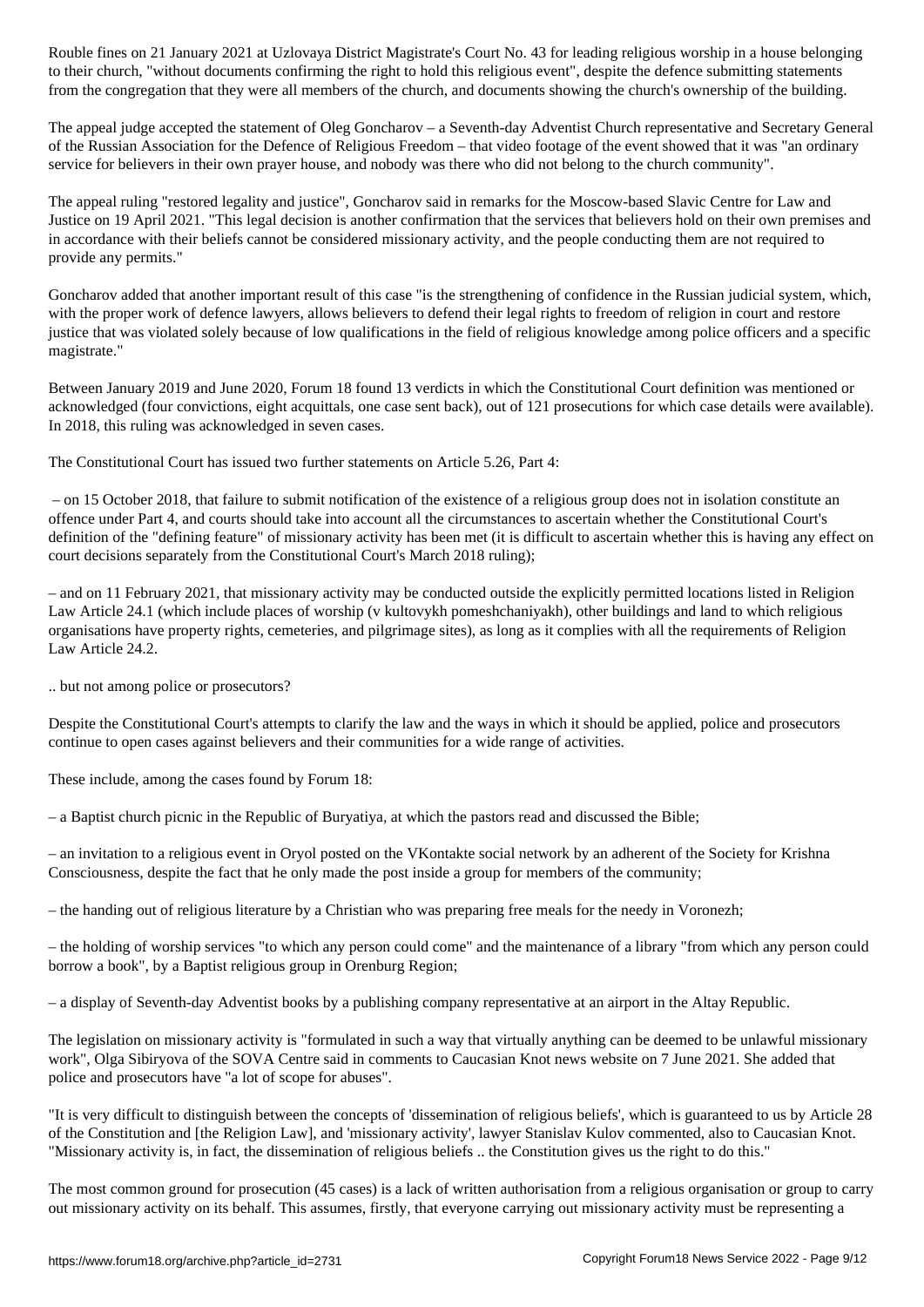of any association); and secondly, that any activity which individuals might perform on behalf of (or merely in connection with) their religious communities is inherently "missionary".

The next most common reason (20 cases) is the failure to submit notification to a regional branch of the Justice Ministry of the existence of a religious group.

Neklinovsky District Magistrate's Court No. 2 (Rostov Region) fined Aleksandr Viktorovich Smitchenko (Archimandrite Artyomy of the Russian Orthodox Autonomous Church – not part of or recognised by the Moscow Patriarchate) 5,000 Roubles on 16 December 2020 for holding services in his own church, without having submitted notification of the creation of a religious group and consequently not possessing authorisation from a religious group to carry out missionary activity.

At these services, according to the written court decision, "the participants sang religious hymns, read the Bible, [and] prayed", and Smitchenko "[disseminated] his beliefs among persons who are not participants (members) of the religious association, in order to involve them as participants (members, followers) of the religious association – the Sovetka village podvorye of the Suzdal Diocese of the Russian Orthodox Autonomous Church". A member of the public allegedly reported this to the prosecutor's office.

Forum 18 wrote to Neklinovsky District Prosecutor's Office on 4 March 2022, asking why Smitchenko had been charged with unlawful missionary activity for only holding worship services at which only fellow believers had been present. Forum 18 received no reply by 11 April.

Among the cases found by Forum 18, other reasons given in verdicts include: missionary activity on residential property – 13 cases; not being a member of a religious organisation – 6 cases; no right to use the premises (e.g. by ownership, lease, agreement of free use) – 2 cases; missionary activity deemed harmful to citizens' health and morality – one case; missionary activity on another religious organisation's property – one case (although both organisations were Muslim and their relationship is unclear); missionary activity on behalf of a liquidated legal entity – one case; missionary activity among minors without parental consent – one case.

In 36 cases, it was impossible to ascertain what reason police or prosecutors had for initiating the prosecution, usually because no written court decision was available, but also because the court decision lacked detail or the judge deemed there to be no grounds at all, and therefore decided on acquittal.

These figures add up to more than the total number of prosecutions because police and prosecutors often cite multiple violations. The commonest combination is a failure to submit notification of the existence of a religious group and (consequently) a lack of written authorisation from a defendant's (often non-existent) religious group to carry out missionary activity.

The Religion Law states that missionary activity may be freely carried out in places of worship (v kultovykh pomeshcheniyakh), but is prohibited on residential premises "except in cases provided for by Article 16 Part 2 [of the Religion Law], according to which "Religious services and other religious rites and ceremonies" may freely take place on residential premises.

Police and prosecutors often a) interpret simply meeting for worship as "missionary activity", and b) do not treat residential or commercial premises as "places of worship" (even if communities or individuals have formal permission to use them from their owners).

(Because of the difficulties some religious communities encounter in building, buying, or renting their own spaces for worship, they often have to meet on premises which are technically designated residential or commercial, which can also lead to prosecution under Administrative Code Article 8.8, Part 1 (https://www.forum18.org/archive.php?article\_id=2528) ("The use of a land plot not for its intended purpose in accordance with its belonging to a particular land category and/or authorised use").)

On 20 May 2021, Uglich District Magistrate's Court No. 3 fined the Local Religious Organisation of Muslims of Uglich and Uglich District (Yaroslavl Region) 50,000 Roubles. According to the written court decision, seen by Forum 18, a prosecutor's office inspection had found that the community had carried out "religious activity" on residential premises (despite the fact that worship on residential premises is explicitly permitted by the Religion Law).

The community chairman argued that this was a service of Friday prayers, attended only by Muslims, conducted at his home because there was no space for Islamic worship elsewhere in the town. Nevertheless, the judge concluded that the prayer service constituted "missionary activity" because people other than the founder members of the religious organisation were present.

Forum 18 wrote to Uglich Interdistrict Prosecutor's Office on 4 March 2022 to ask: a) why the community had been taken to court when it had only held a worship service on residential premises, freely permitted under the Religion Law, and b) why the community had been accused of unlawful missionary activity when only Muslims had been present. Forum 18 received no reply by 11 April.

Similarly, Council of Churches Baptist pastor Dmitry Aleksandrovich Berdnikov was charged with unlawful missionary activity for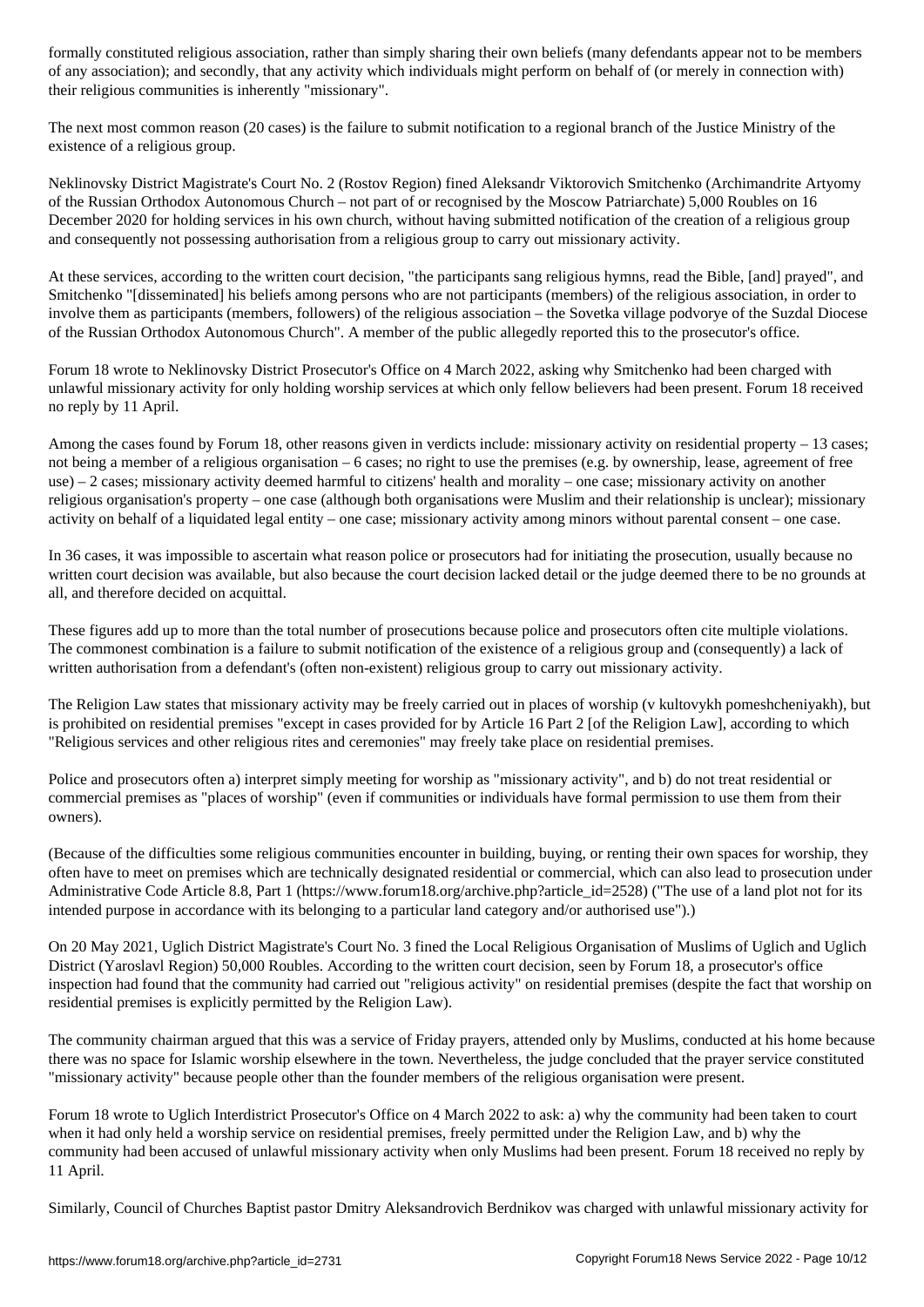existence of a religious group. He received a 5,000 Rouble fine on 20 November 2020 at Pochep District Magistrate's Court No. 48 (Bryansk Region), which he challenged unsuccessfully at Pochep District Court on 18 January 2021.

Forum 18 asked Pochep District Prosecutor's Office in writing on 4 March 2022 why Berdnikov had been charged with unlawful missionary activity when he had only conducted worship services on residential premises, freely permitted under the Religion Law, with only fellow Baptists present. Forum 18 received no reply by 11 April.

Time running out on European Court of Human Rights applications

Several individuals have lodged challenges to prosecutions under Administrative Code Article 5.26 to the European Court of Human Rights in Strasbourg.

Among those to have lodged such a case is Indian Protestant pastor Victor-Immanuel Mani. Married to a Russian and with a Russian-born child, he was the first foreigner to be ordered deported (https://www.forum18.org/archive.php?article\_id=2261) under Administrative Code Article 5.26, Part 5 ("Foreigners conducting missionary activity"). Russia's Supreme Court overturned the deportation order in November 2017 but left his fine unchanged.

Mani, his wife and child lodged a case to the ECtHR in July 2017. The ECtHR asked Russia questions about the case in January 2018 (https://www.forum18.org/archive.php?article\_id=2377). The ECtHR has not yet issued a judgment in the case.

However, Russian citizens and organisations now have only limited time to continue to seek justice for human rights violations under this mechanism.

The Council of Europe suspended Russia's participation in the organisation on 25 February 2022, the day after its renewed invasion of Ukraine. Russia then said it was leaving the Council of Europe, indicating also that it was renouncing its adherence to the European Convention on Human Rights and Fundamental Freedoms. Its departure was formalised on 16 March.

On 22 March, the ECtHR – which considers cases of alleged violations of the European Convention - declared that Russia will formally leave the jurisdiction of the European Convention on 16 September (https://echr.coe.int/Documents/Resolution\_ECHR\_cessation\_membership\_Russia\_CoE\_ENG.pdf).

A spokesperson for the ECtHR explained to Forum 18 on 11 April that the Court will continue to examine cases lodged against Russia before 16 September 2022. The Court will also examine cases lodged within four months of 16 September 2022, provided domestic legal remedies have been exhausted before 16 September 2022.

Asked how any judgments against Russia could be enforced, the ECtHR spokesperson responded: "Questions of enforcement fall to the Council of Europe's Department for the Execution of Judgments of the European Court of Human Rights (https://www.coe.int/en/web/execution/home) rather than to the Court."

[UPDATE 10 May 2022: On 10 May the Department published information that applicants and other interested parties concerned about the way Russia is implementing ECtHR judgments "may continue to provide information to the Committee of Ministers on the progress of the execution of the judgments, including the payment of just satisfaction" (https://www.coe.int/en/web/execution/-/information-on-pending-cases-concerning-the-russian-federation).] (END)

Full reports on freedom of thought, conscience and belief in Russia (https://www.forum18.org/archive.php?query=&religion=all&country=10)

For more background see Forum 18's survey of the general state of freedom of religion and belief in Russia (https://www.forum18.org/archive.php?article\_id=2246), as well as Forum 18's survey of the dramatic decline in this freedom related to Russia's Extremism Law (https://www.forum18.org/archive.php?article\_id=2215)

A personal commentary by the Director of the SOVA Center for Information and Analysis (https://www.sova-center.ru), Alexander Verkhovsky, about the systemic problems of Russian "anti-extremism" laws (https://www.forum18.org/archive.php?article\_id=1468)

Forum 18's compilation of Organisation for Security and Co-operation in Europe (OSCE) freedom of religion or belief commitments (https://www.forum18.org/archive.php?article\_id=1351)

Follow us on Twitter @Forum\_18 (https://twitter.com/forum\_18)

Follow us on Facebook @Forum18NewsService (https://www.facebook.com/Forum18NewsService)